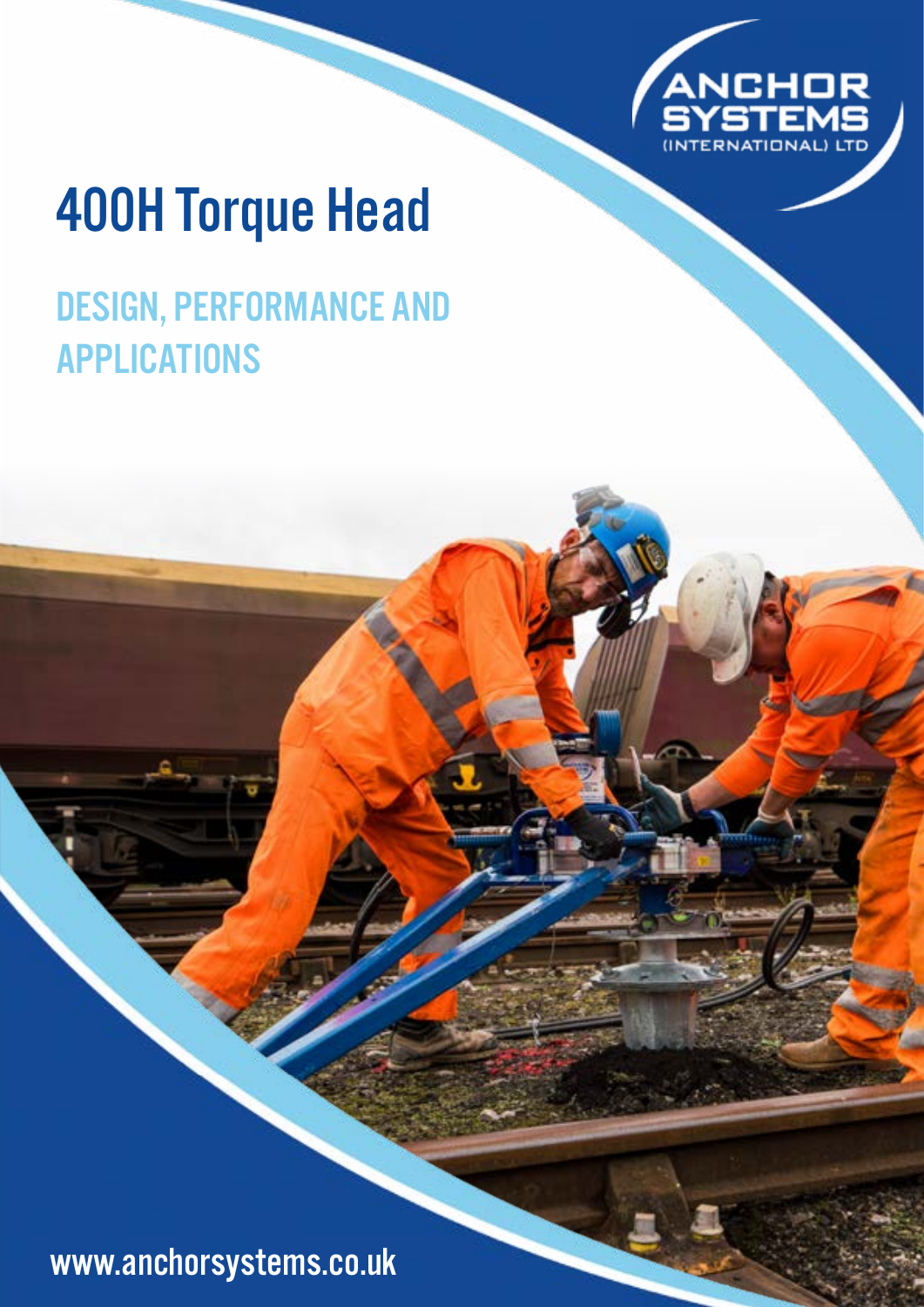# SPECIFICATIONS Housing Aluminium

| <b>Maximum Torque</b> | 4,000Nm                                                          |
|-----------------------|------------------------------------------------------------------|
| Weight                | 50 <sub>kq</sub>                                                 |
| <b>Bearings</b>       | Precision ball bearings - sealed for life                        |
| Output                | Hollow Shaft drive socket to suit round                          |
| Controls              | Forward & Reverse spool valve located                            |
| Power                 | 30 litres/min Hydraulic power pack wit<br>power on demand system |









round or square shafts

cated on handle, relief valve set at 140BAR

ck with oil cooler, 13hp Honda Petrol engine and

### Have any questions? 01342 719 362

www.anchorsystems.co.uk



# Anchor Systems | 400H Torque Head

- **Hydraulic power permits continuous operation**
- **Instant Torque readout from calibrated gauge**
- Unique 'Through Head' pile driving system allows installation of long piles in one piece
- Quiet operation powerpack can be remote from operation
- Max capacity 180KN
- $\blacksquare$  High torque reversible motor
- **Compact design allows installation close to** existing foundation
- Telescopic torque arm is lightweight for ease of use





The 400H handheld hydraulic anchor drivers utilise a separate powerpack. The compact size allows it to fit through doorways and is therefore very useful on sites with limited access or in confined spaces, and even inside of buildings.

### **FEATURES**